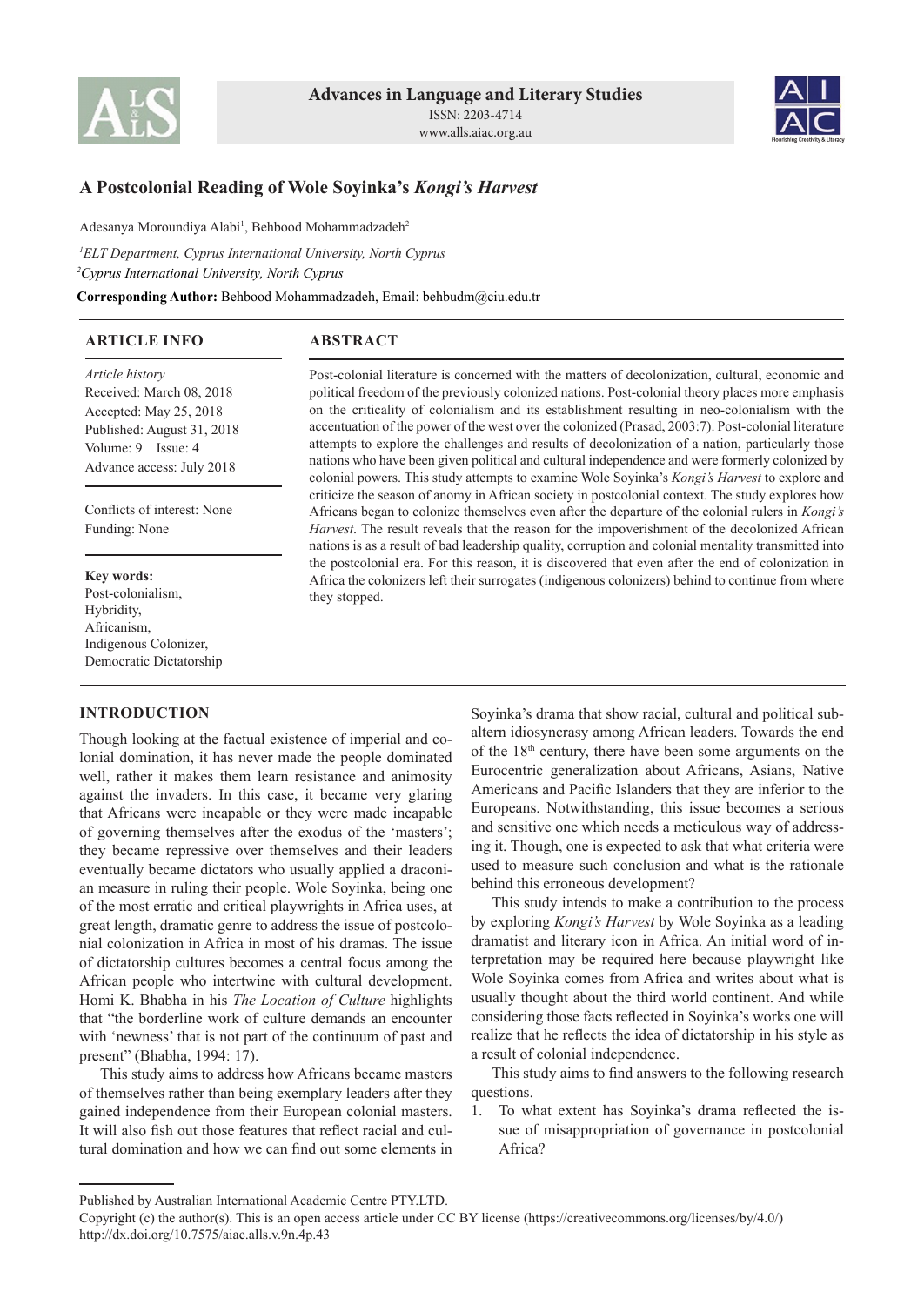- 2. How often do Africans realize that their leaders are postcolonial indigenous colonial masters in Wole Soyinka's *Kongi's Harvest*?
- 3. What happens when Africans resist the oppression of their draconian masters through a vision-determined philosophy in Wole Soyinka's drama?
- 4. What are the most important factors that influence the attitude of draconian leaders in postcolonial Africa in Wole Soyinka's drama?
- 5. Who in the text is considered the "others" in postcolonial context?

# **LITERATURE REVIEW**

Postcolonial study cuts across various ranges of cultures and societies. It is essential to realize that a postcolonial study is specifically critical of language since language has a very significant role it played in colonial function. Although the issue of Multiculturalism and multilingualism has always been seen as something that generates conflict, they are actually good resources for a sustainable society. They are materials for the construction of identity at the level of the personal group and participating society. The efficacy of the construction and conception of everyone and group identities in contact has become greatly crucial, specifically as is shown in the present political debate. Bhabha maintains that "the theoretical recognition of the split–space of enunciation may open the way to conceptualizing the international culture based not on the exoticism of the multiculturalism or diversity of cultures, but on the description and articulation of culture's hybridity" (Bhabha, 1994: 34)

A singular and united identity is always perceived as imperative for providing social intimacy in today's society, but having respect for diversity has become a salient thing in African society. This has become a challenge for a new development of understanding identity, and one that takes into record the diversity, hybridity, and change in racial contact in Africa today. Today, multilingual and multiple cultural Africa, the notion of racial identity is crucial for deciphering issues that concern unification of African culture. Therefore, we should understand that each of the countries in Africa, one way or the other, has a history of colonialism which subsequently has a great influence on their social, political, religious and cultural apotheosis. Bhabha postulates that "through the concept of cultural difference I want to draw attention to the common ground and lost territory of contemporary critical debates. The need to think the limit of culture as a problem of enunciation of cultural difference is disavowed" (Bhabha, 1994:35).

But it should be considered that, in establishing the range of cultures from which the chosen dramatist comes from, it is not astonishing that there is a great diversity as well as some similar factors in the historical processes of political and economic domination in their cultural phenomena. This study will explore some of these matters in detail to establish an avenue for the specific reactions to cultural repression in the works of Soyinka. However, while exploring post-colonialism, it is essential to note that, post-colonialism goes beyond seeing it from the singular and parochial angle but with a wider perspective. Gilbert and Tompkins state that "A theory of post-colonialism must, then, respond to more than the merely chronological construction of post-independence, and to more than just the discursive experience of imperialism" (Gilbert and Tompkins, 1996:2).

The power of colonialism greatly has a serious defect on the colonized nations in Africa. This is a real sense allows some cause and effect to a violent reaction to colonial domination. Though, the Eurocentric ideology based on trying to educate Africans on what they thought or erroneously felt they did not know, and giving them what they assumed they did not have are determining factors that strengthened the passion for independence. According to Ashcroft and his colleagues, "It is significant that no society ever attained full freedom from the colonial system by the involuntary, active disengagement of the colonial power until it was provoked by a considerable internal struggle for self-determination" (Ashcroft et al, 2000: 49).

In this regard, the credibility of the so-called independence becomes a mythical idea that has greatly caused several questions and those questions have led to a serious intellectual vendetta that many writers and historians have failed to provide a solution to. It is in this homogeneous culture the "otherization" began to take its full function in the "dark continent". Furthermore, when the Europeans newly arrived Africa, they came through a religious medium; they came with the message of Christ. The first major problem they had was the problem of communication and they planned to educate the Africans by teaching them their language. Especially in Nigeria, it was the Portuguese that first made their way to Nigeria before Great Britain took over. At that point in time, they came in a friendly manner; they transacted business with the Africans, particularly with their kings. They gave their kings Jin drink and mirror in return of many slaves. When the European consistently came to get slaves from the African leaders, they also gave those harms and ammunition in return. This is how the domination of everything by the west began over Africans including their identity. Edward W. Said explains that "domination and inequities of power and wealth are perennial facts of human society. But in today's global setting they are also interpretable as having something to do with imperialism, its history, and its new forms" (Said, 1993: 20).

Taking a critical look into this, as expressed by Edward quoted above; one will still realize that the so-called independence that the decolonized nations have obtained is not independent. If one thinks of this, it has become very glaring that the freedom given was never free. This study, therefore, will be basically based on the post-colonial theory by using Edward Said concept of a post-colonial theory. Edward Said's *Orientalism* (1978) is regarded as the fundamental basis of post-colonial theory. Said, therefore, could be regarded as the progenitor of post-colonial theoretical development. Orientalism emphasizes on the phony bounds that were established between the East and the West. In this view, he accentuates the mentality of ''others''. The west sees all other parts of the world as ''others'', and this misconceptualization of the idea has greatly created many ill-feelings in the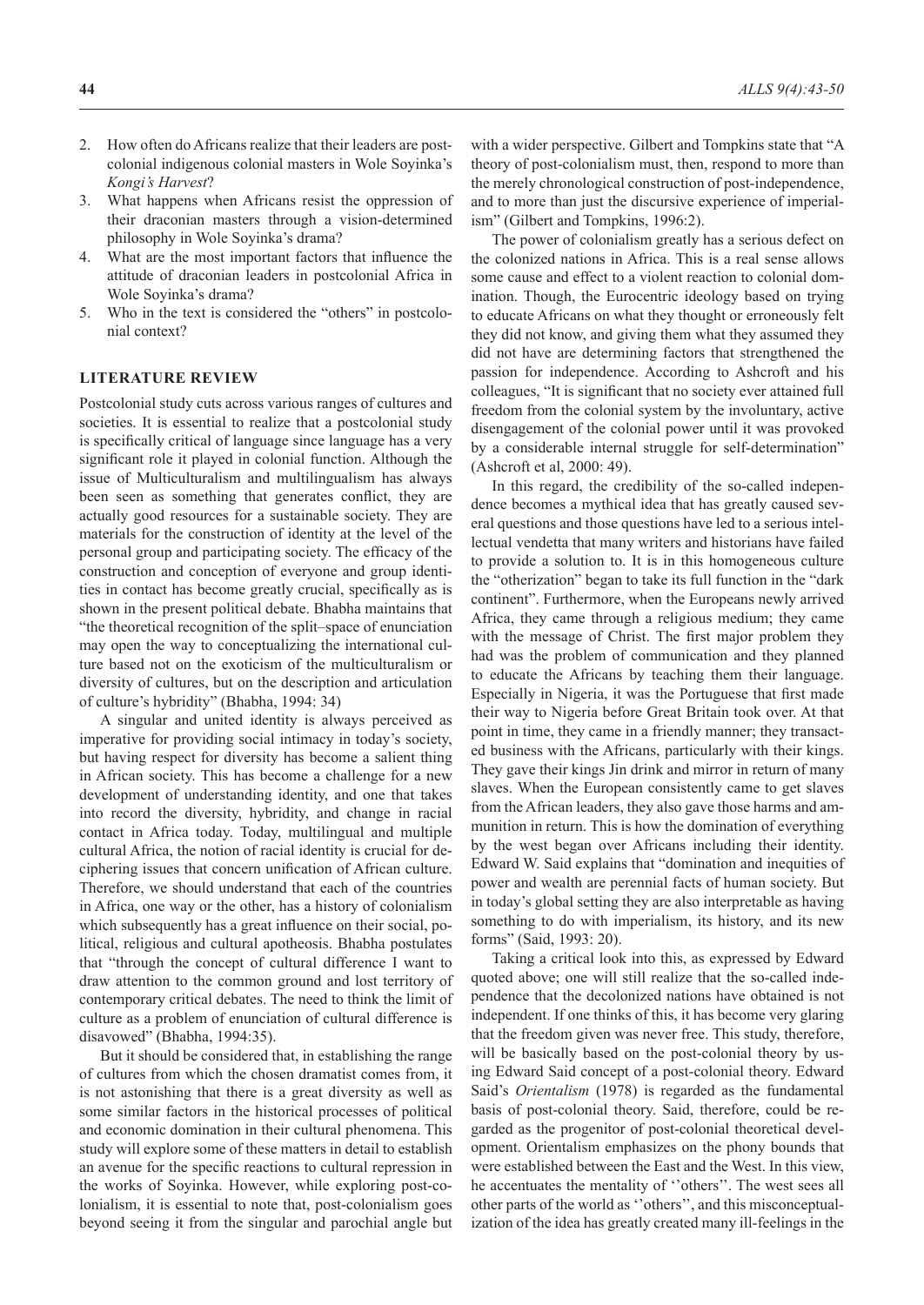"otherized" nations. Homi Bhabha's *The Location of Culture* (1994) also explores the emotions, politics and values that were established between the milieu of the ''us" (colonizers) and the "others" (the colonized).In this sense, the sense of loss of identity and the hybridity in the system of the African political leadership or (maybe) 'rulership' will be viewed and clarified in the process of self-dehumanization in African context after the colonial rule.

### **METHOD**

This research will use content analysis; the selected drama of Wole Soyinka will be examined and the features that accentuate the element of self-colonial intent in African society will be given a critical analysis and proper examination. The post-colonial theory developed by Edward W. Said will be used as the method to analyze the selected play by giving them a critical point of view. In giving the play an objective analytical exploration, more emphasis will be placed on the draconian measure which is usually applied by the African dictators. Making use of post-colonial theory judiciously, this research attempts to provide notable information through a critical view of the play. Books from the library, materials from the internet and e-library will also be used to get more information as much a possible about the work.

#### **RESULTS AND DISCUSSION**

The conceptualization of *Kongi's Harvest* is more or less a prophetic projection which depicts the anomy and the nebulous situation of African states. Accordingly, Soyinka has become one of the most critical and prolific writers of the post-colonial era, as he has greatly discussed several issues in his plays, novel, memoir, sonnets, and poetry. Though, his literary works have been the works that keep one into a laborious thinking. His linguistic complexity has become, greatly, the philosophy behind his literary development. In this sense, this session attempts to analyze *Kongi's Harvest* in accordance with postcolonial perspective. The session will elaborate on how the major character, Kongi, is portrayed as the modern indigenous colonial master. However, the indispensability of *Kongi's Harvest* as a play and Kongi as a character will be given an affirmative importance. The elements that depict the political misappropriation and the abuse of fundamental human right will be accurately examined.

Therefore, looking very critically into the play *Kongi's Harvest*, it becomes very noticeable that the author is trying to prove a point and trying to put in place those things that are not perfectly placed in order. For several years, there has been a civil disorder by the people who feel things are not placed in order, and they believe they can do so, through civil disorderliness. In this view Banham et al highlight that:

The attraction of *Kongi's Harvest*, especially with the orientation towards a Marxist analysis of culture, was its dialectical structure. Instead of a simple tradition/ modernity contrast *Kongi's Harvest* posits a dialectical interpretation of tradition and modernity.Danlola delaying tactics in refusing to offer the new yam to Kongi shows that Danlola is not only able to resist Kongi, but to understand the complexities of the politics. (Banham et al, 2014: 3)

In this view *Kongi's Harvest* has been able to establish some social, cultural and political justice by punishing the inventor of national terror through public disgrace and laughing at his antics in the process of literary dictions. Kongi, being the military president of the land of Isma has made himself the messiah and savior of the people, and the only way he can take absolute control of the whole nation both in the physical and spiritual sense is to intrude into the abyss and secrecy of culture and traditional function.

Therefore, giving a critical analysis of Soyinka's *Kongi's Harvest* reflects the issue of indigenous colonization in the African context. This idea of misruling and misappropriation of governance is seen as the colonization of the decolonized African nations by the Africans themselves. *Kongi's Harvest* reflects the clash between the traditional norm and the modern order. *Kongi's Harvest,* however, is a story of an African nation, which is being ruled by a military tyrant who comes to power and turns the whole established traditional order and custom upside-down. In this postcolonial dictatorship, the tyrants are considered the surrogates of the colonial masters. Masiska maintains that:

In *Kongi's Harvest*, postcolonial dictatorship emerges as the displacement of the anti-colonial resistance onto the domestic scene, as the new nationalist leadership scouts around for new enemy, once the colonialist has been dealt with. The play revolves around the question of how best to incorporate the annual yam festival into the new postcolonial institutional setup. (Mesiska, 2007:82)

The military tyrant gives decrees that are completely against the whole system of the tradition of the people. He desecrates the potency of sacred places and intrudes into the secrecy of culture. Kongi, the military president, makes himself the messiah of horror and his pernicious act becomes inexplicable. Having turned himself to the patriarch of cruelty, his will is always the best and his whims must always be accepted. An attempt to resist his order will lead to imprisonment or even death. Kongi, requests worships, he grows in power beyond normal, and he begins to place himself in God's position. Kongi puts the traditional ruler, Danlola, in detention and apprehends all those whom he feels are threats to his tyrannical government and puts them in jail. He kills some while some of them remain living corpse. This is reflected when his organizing secretary gives him a dignifying praise:

A leader's temptation, agony on The mountains, the loneliness of The poor, the uneasy head, a saint At twilight, the spirit of the harvest The face of the benevolence, the giver Of life… (39)

This is what Kongi has turned himself to; he has made himself a demigod, and he has already assumed the position of a deity. This is the reality of decolonized African nations. Even after the colonization; when they gained independence, the independence they gained was a transition into another level of self-slavery; it was a dignified self-slavery. In this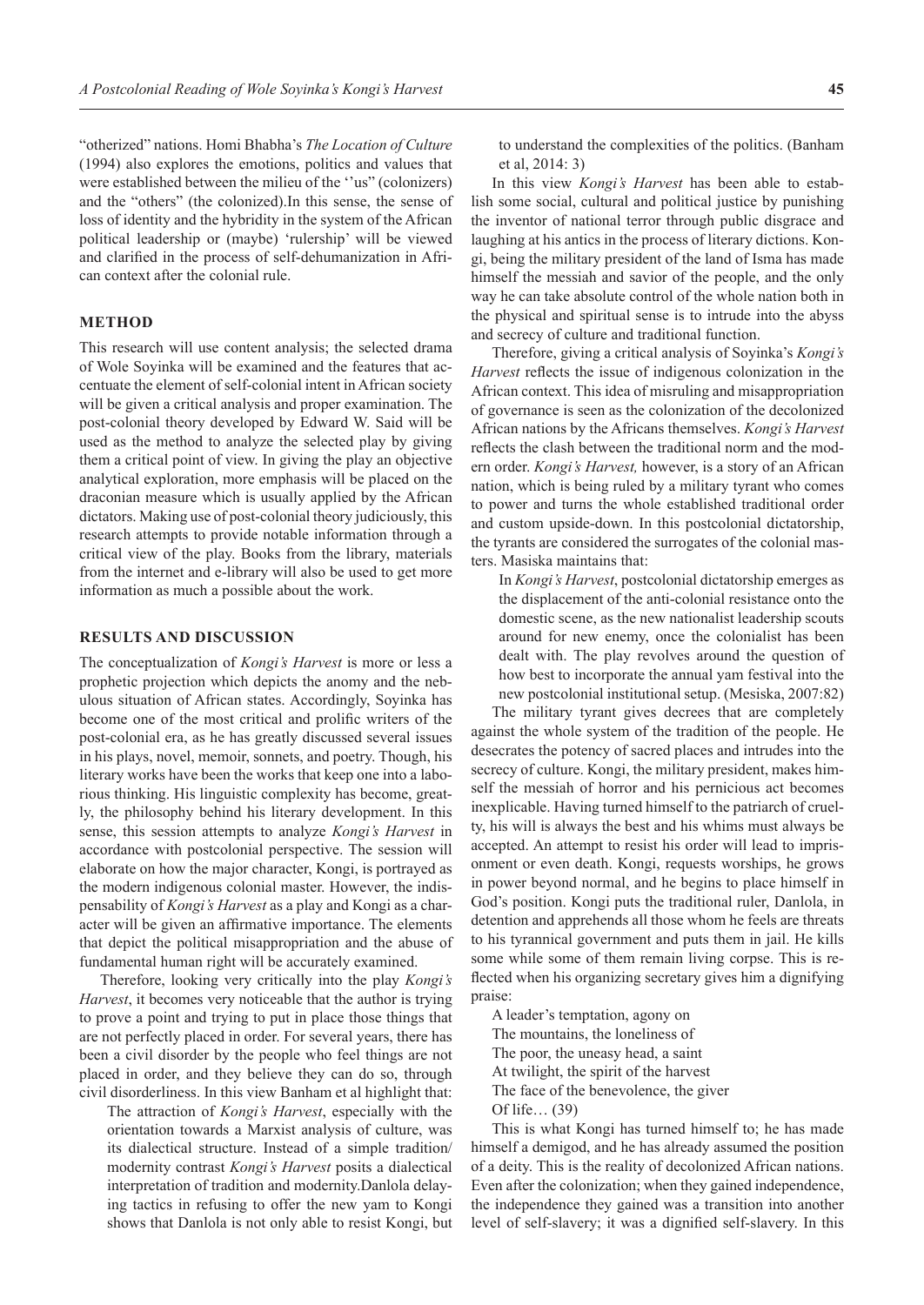view, Wole Soyinka attempts to accentuate the antics of a man who finds himself in the position of power but misuses the advantage given to him. Robert W.July expresses his view of the figure *Kongi's Harvest* replicates in postcolonial Africa. He postulates that:

*Kongi's Harvest* dealt with contemporary events, making a particular target of Ghana's president Nkrumah, whose increasingly dictatorial government had outraged Soyinka's populism.if some of the topical material appears dated today, the basic indictment of arbitrary government, both traditional and modern, makes Kongi's Harvest germane to any age. (July, 1987:72)

From the late fifties when African colonized countries have been gaining independence from their colonial masters, the tendency to become power mongers within the African leaders have been very high. An opportunity to get to power makes them attempt to stay in power beyond normal and they turn themselves to autocratic monsters. However, African continent began to experience series of dictators who eventually made themselves gods over the people they ruled. In this regard, most of them remain in the position of power than necessary by influencing some rules of laws in order to be able to suit their selfish interest. Influencing and amending the constitution, therefore, strengthens their perennial and despotic rule. Leaders like that include Teodoro Obiang Nguema Mbasogo who is the president of Equatorial Guinnea since 1979, Idris Deby of Chad has been in power since 1990, Yoweri Museveni in Uganda has been in power since 1986 Paul Biya who has been a ruler of Cameroon since 1982. They deify themselves and they continue to infuse fear of them in people. Kongi has succeeded in turning himself into a Messiah in the land of Isma. This is also reflected when the carpenter's brigade is trying to praise Kongi:

We are the nation's carpenters We build for Isma land From the forest of Kuramba They bring the timber wild And we saw and plane and Tame the wood To bring the grains to light Converting raw material To 'Made in Isma land'

For Kongi is our father Kongi is our man Kongi is our mother And Kongi is our saviour Redeemer prince of power For Isma and for Kongi

.......We're proud to live or die. (65)

In the second stanza of the nation's carpenters' anthem, they practically and emphatically proclaim Kongi their father and mother. They proclaim him Saviour, Redeemer, and Prince of power. And at the last two lines of the second stanza, they say "for Isma and for Kongi we are proud to live or die" (65). In fact, "The song refers Kongi as the mother and the savior of Isma people but in reality, it is nothing but an illusion. Such type of song is created to make the propaganda only and to cheat the innocent and illiterate people of Isma land" (Londhe & Panade, 2014: 54). Here, it is essential to realize that despite the oppression of the tyrants that people are subjected to, some people are still loyal to the tyrant and they worship him as a god. This, therefore, is the main problem in Africa; some sycophants are always the sympathizers and loyalists of the corrupt leaders. The nation's carpenters pledge their allegiance to their tyrant-god and they promise to live or die for him. In this case, in the midst of oppression and affliction some people still voluntarily submit themselves to slavery. Therefore, we can see an act of betrayal in some people because of their unity in crime against humanity. In this opinion, it can be considered that people of Africa have a way of assisting a tyrant to oppress them. The argument here is that, Africans were wailing and crying against the European colonization, and they cried for independence, but after the independence they, themselves became colonial masters over themselves and they were even crueler than the European colonial masters. This is where one can consider the opinion of the European masters justifiable when they said Africans were primitive and they had come to give them education and civilization.

In *Kongi's Harvest*, Soyinka greatly demonstrates that Africans are incapable of governing themselves or one can say they were made incapable of governing themselves in the postcolonial era. The Europeans claim they had come to civilize and educate Africans but their duties were not well taken or were not well delivered. That is why Shakespeare states that there have been some people who tried to make men but have not made them well. Making men is one thing but making them well is another thing. Even if the Europeans have tried to make Africans, they have not made them well. This is because perhaps the cruel African leaders learn their act of oppression from their colonial masters before they left. The issue of good/bad leadership has always been a very big problem in African society immediately after the departure of the colonial masters. Wole Soyinka really explores the reality of African dictators and their repressive attitude towards their people. Biodun Jeyifo explains that:

Soyinka's dramaturgy expresses itself with great variation in technique, idiom, and tone. The "Kongi" of the title of the play, Kongi's Harvest, is a widely paranoid dictator of the imaginary state of Isma. The central conflict of the play ranges those with Kongi against the dissidents who are opposed to him. (Jeyifo, 2004:94)

Kongi is an African ruler who disrespects the law of the people except for his own law. He disregards the traditional order of the land and replaces it with his own selfish system. Here, Kongi is considered an indigenous colonizer who enslaves his people and incapacitates them for vicious reasons. Though Kongi is portrayed as a modern African leader and at the same time he tries to assume the role of a traditional African dictator whose only idea is always right. In fact, the play "Kongi's Harvest is Soyinka's most proverb-riddled play and it is probably significant that it deals with African politics" (Gibbs and Hindfors, 1993:31).

Looking into this, as explained earlier, that, it is essential for everyone to always think about the consequence of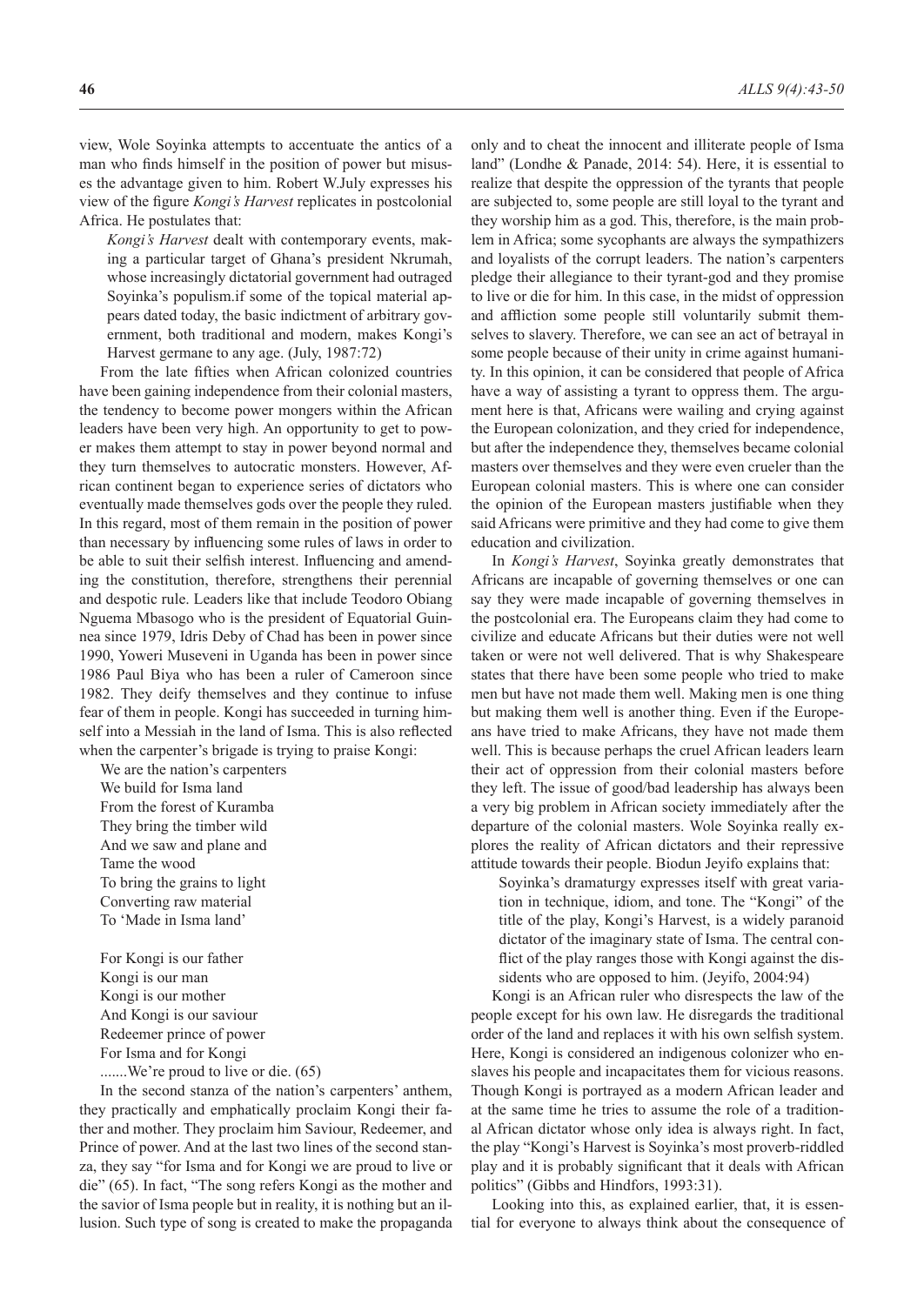his or her actions. Shakespeare maintains that "the evil that men do lives after them". Kongi has never thought of the consequences of his evil deeds, he thinks he will rule forever. But unfortunately, the end is never favorable. Kongi, having taken to himself that which is essentially meant for the traditional king of the land of Isma, sees the unfavorable consequence. There is always a yam festival in the land and it is expected of all the women to gather and prepare yam for the king to eat before anyone tastes it. But unfortunately, President Kongi refuses the king his customary right and rite. He decides to take over what the king should eat and perform. His ritual and customary functions are deprived of him. He then plans to give the king a public and national disgrace. On the day of the harvest, when the yam festival is supposed to take place, Kongi prepares his modern philosophers and magi to take the position of the Ogbo Aweri. Ogbo Aweri is the old secrete and cultic society in Yoruba/ Nigerian society. They are in charge of any ritual and sacred assignment. They are deeply ritualistic, traditionalistic, and cultic. They are the custodians of African tradition, ritual, religion and culture. They are very secretive. Whatever they perform in the secret must not be revealed by any member. An attempt to do so attracts grievous penalty such as death. They always place themselves under an oath. The secrecy of this group is intruded into by Kongi and he tries to re-create another type of Aweri (The Secret society) which he names The Reformed Aweri Fraternity. Mpalive-Hangson Masiska supports this that:

Kongi creates his own reformed Aweri Council, which serves as the modern equivalent of the new disbanded traditional royal council, but most noticeably, the new assembly does not have the autonomy enjoyed by its traditional counterpart, as it operates solely on the whim and fancy of Kongi. (Mesiska, 2007:82)

The members of this modern fraternity take the role of the old orders. Kongi desecrates the potency of culture and tradition and he sees the consequence. On the day of a festival, Kongi is expecting the yam to be handed over to him, but he is shocked that what is covered in the calabash is the head of one of his political enemies whom he kills. He receives human head in public instead of traditional yam. The head of state is disgraced publicly with the head of man given to him as a piece of yam. In irony, one of the characters named Daodu speaks at the festival ground:

An impotent man will swear he feels the pangs Of labour when the maniac finally looks over the Over the wall, he finds that there, agony is the raw Commodity which he has spent lives to invent Where I have chosen to return in joy, only fools Insist that my fate must be to suffer. This trip, I have elected to sample the joys of life Not its sorrows, to feast on the pounded yam Not on the rind of yam, to drink the wine myself Not leave it to my ministers for frugal sacraments To love the women not merely wash their feet At the well. In pursuit of which, let this yam, upon Which I spent a fortune in fertilizers and in Experiment with a multitude of strains, let it

Be taken out, peeled, cooked, and pounded Let bitter-leaf soup simmer in the women's pot And smoked fish release the goodness of the seas; That the Reformed Aweri Fraternity may belch soundly Instead of merely salivating, that we may hereby repudiate

All prophets of agony, unless it be recognized that pain May be endured only in the pursuit of ending pain And fighting terror. (78)

It is when the yam is about to be handed over to Kongi that Daudu the nephew to Oba Danlola the traditional ruler who is put in detention makes this poetic but meaningful rhetoric. Yet, Kongi does not hear the sound of warning in what is spoken. His end is disgraceful. Soyinka, therefore, does not only reveal to his readers the problem of Africa but also proffers solution. The solution is to let the tyrant have an ignominious consequence. This study explores the reality of postcolonial dictatorship in Wole Soyinka's *Kongi's Harvest* to depict the level at which the cruel rulers of the post-colonial era have impoverished their nations and Africa as a whole. The result shows that African leaders were not capable or made incapable of governing themselves as it was stated earlier. Not until there are a complete reformation and rehabilitation of idea and mind about leadership, Africa may still be facing the problem of self-colonization. Gibbs and Hindfors postulate that "in his production of *Kongi's Harvest*, Soyinka has made direct comments on developments in Nigeria and Africa within the context of a fairly tightly structured, full-length play" (Gibbs and Lindfors, 1995: 67).

The issue is critically not the impact of colonization on Africans, but what have Africans done to improve their leadership quality. Before the arrival of the Europeans to Africa, Africans have their own way of governing themselves from higher to lower level, including community leadership. They had a very good judicial system that strictly adhered to justice. There was a very good and organized military setting, and a well-coordinated police force. But when the Europeans came, everything about black race was considered evil and primitive; all their customs and traditions were seen as elements of paganism. Africans were seen or perhaps are still seen as baboons and apes, so they tried to make them men. In this regards, the identity of the Africans was beginning to go into extinction because they were forced to discard their own identity and try to or pretend to be westerners. They were not only colonized but their psyches were also colonized. They were made to believe that they were inferior to the Europeans. But all these were not actually the issues in the sense that Africans need to go back to their recent past and learn from how their ancestors ruled before the masters came. This is what Wole Soyinka has tried to express, to educate Africans that errors are found on their paths, and they must make correction where and when necessary instead of passing the whole blame on the colonial masters. This must be given an essential attention.

Looking at the organizing secretary of Kongi, he makes himself a loyal right-hand of Kongi, he does everything in accordance with Kongi's interest and instruction. He is extremely committed to the service of despotism and cruelty.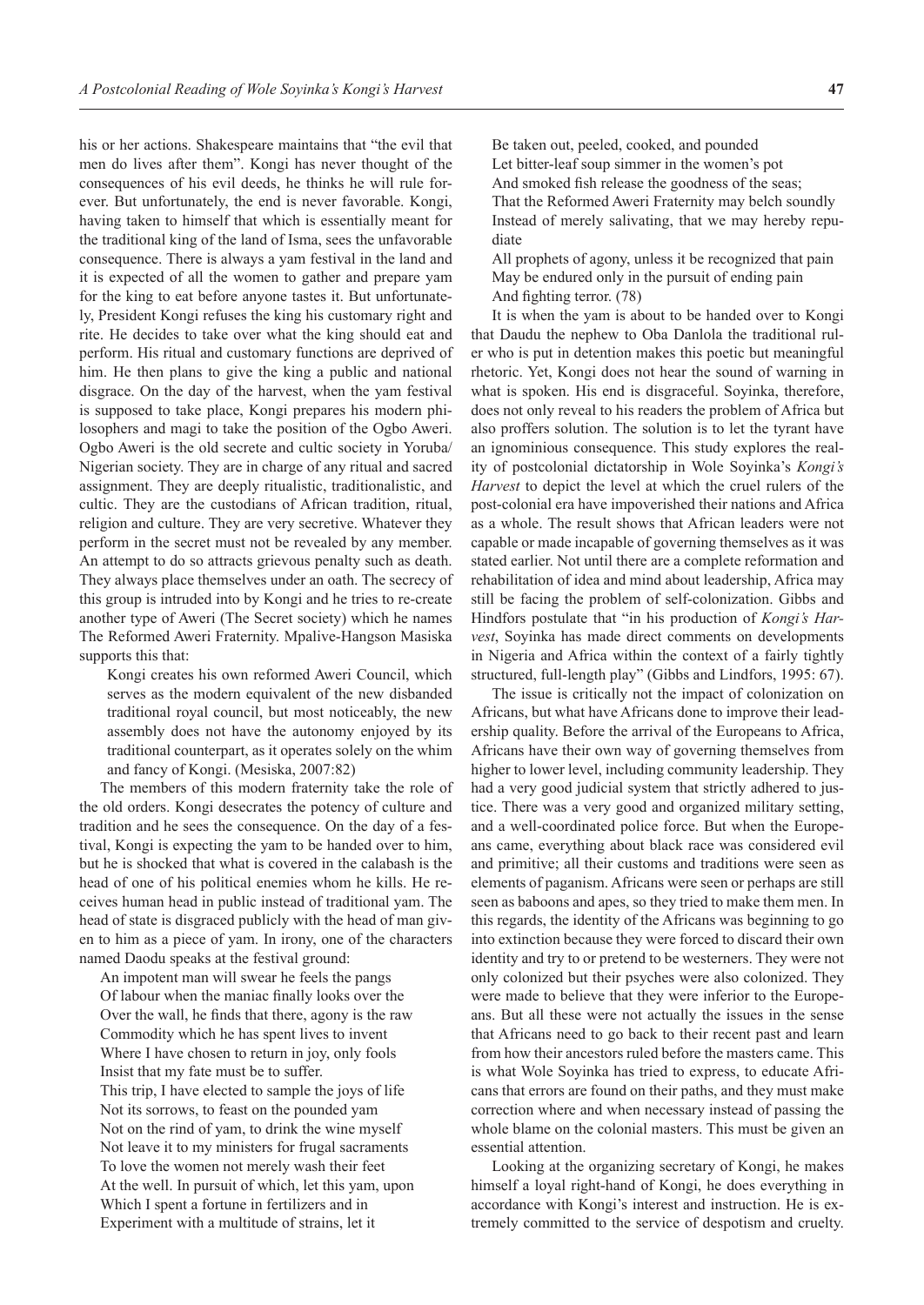He does everything in fear and trembling, and always very meticulous not to do anything that will land him in Kongi's jail if not in grave. This is reflected in the scene where it is time for the festival, as an organizing secretary he becomes petrified when there is a little delay and things do not work out as expected. He expresses his emotion and fear as quoted below:

### **SECRETARY**

Something is not quite right. My number seven sense refuses to be silenced. Look here batman Runner, aidede-camp, or whatever you call yourself go and find me a vintage point for observation and remember friend. I have to keep the entire square under observation so, select some point quite distant and reasonably protected I hope your legs are in good training, my instructions may likely be fast and furious. Well get going man and remember not too near. My hearing and eyesight in top condition and any way, there are enough loudspeakers to deafen the dead…damn! Another one of these brigades and organizations where earths do I fit them? Which reminds me, where are the women's auxiliary corps? The job of cooking the new yams is theirs. Lateness means trouble. Captain! Captain! Where's your women's wing? Have I gone blind or are there really no signs of cooking preparation? (70)

In this regards, African dictators also have a way of ruling with intimidation. They breed fear in the people they rule. Organizing secretary gives his total commitment to the service of the nation at the same time to the service of his master. Many patriotic people in African nations have rendered an invaluable service to their nations under the leadership of a dictator. They are aware of the fact that their leader is despotic and cruel to the people, but in order to save their lives and also to retain the job in which they gain their daily earning, they keep quiet. And they refuse to say anything contrary to what the leader is doing. This attitude is seen in the organizing secretary. He shows his enthusiastic commitment when he advocates that Oba Danlola the traditional ruler should be brought to the Harvest and present the yam to Kongi, as quoted below:

**SECRETARY** 

Gentlemen, please. All we want is some way of persuading king Danlola to bring the new yam to Kongi with his own hands. I have organized the rest. The agricultural shows to select the Prize-winning yam, the feast, the bazaar, the music, the dance; only one thing is missing-Oba Danlola. And gentlemen, that Problem is yours Kongi desires that the king perform all his Customary spiritual functions,only this time,that he perform Them to him, our Leader. Kongi must preside on the spirit of Harvest, in pursuance of the five-year Development Plan. (20)

He advises the Reformed Aweri Fraternity about how their loyal strategies should be well organized and the books must be ingenious. Secretary works very vigorously to ensure that everything for the harvest is properly organized and ready for presentation. Having known that the harvest has eventually become the state's, he becomes extraordinary committed to the service. Below is his statement:

### **SECRETARY**

Comrades, as I began to say, far be it for me to see many emblems but I am not without experience in the planning of moves and strategies on occasions. Such as this. And while it is true that certain rules of strategy exist in the manual of the carpenter brigades yet is it the mark of genius when a field Marshall makes his own. The simplest part, you'll be surprised, is the strategic disposition of your book of fundamentals a man is either born to such basic know-how, or he should change his trade. Even this women's progeny hero can jungle men. What say you sir? (68)

Furthermore, African leaders of postcolonial era have different ways of enslaving their people. Here it will be essential to identify different forms of slavery in which these vicious dictators get their people into. Apart from putting their people in an unimaginable suffering and penury, through economic hardship, they make sure they enslave the elites among them intellectually. In this sense, they tight-tongue some of them and they eventually become idiotic ignoramus who only see for the leaders and not for the masses. This intellectual slavery is what makes some of the intelligentsias in the country think not for a legitimate and logical reason, but they reason in a way that will suit the purpose and the interest of their task-master. The African leaders turn themselves to task-masters and colonize their own people even on their own soil. Looking into this in a critical sense, one will realize that the tactics that these indigenous colonizers use in remaining in power beyond necessary is not only socially, economically oriented but it is also intellectually oriented. They make use of the best brains to achieve their pernicious goal. In this regard, this is vividly reflected in *Kongi's Harvest*. President Kongi establishes a group of philosophers which he names The Reformed Aweri Fraternity. This group of philosopher is used to replace the old Aweri (Ogbo Aweri) as mentioned earlier.

They are responsible for the disputation of deep matters and they proffer solution to any issues that seem complex and problematic. While doing this, they are placed in solitary conferment and they fast or starve, apart from the crumbs of bread offered to them occasionally. They think in fasting, they reason issues that are difficult to fathom and Kongi, their master is more dignified in their midst. On several occasions, they find themselves in serious pandemonium of idea and the limbos of philosophical differences always lead them to a state of serious vendetta. They argue logically in misery and they write a good volume of books for Kongi. They make sure their philosophical standpoints suit what the occasion demands and they are loyal to Kongi in their disputation even in their state of misery. For instance, while planning the issues for their first public appearance as a reformed Aweri fraternity, they dispute over an image that will accentuate their idea to the people. It begins in the first part of the play, in this part they make disputation and engage themselves in serious arguments over how to protect themselves and the Kongi's idea about his agenda to the nation. This argument leads to a very extensive philosophical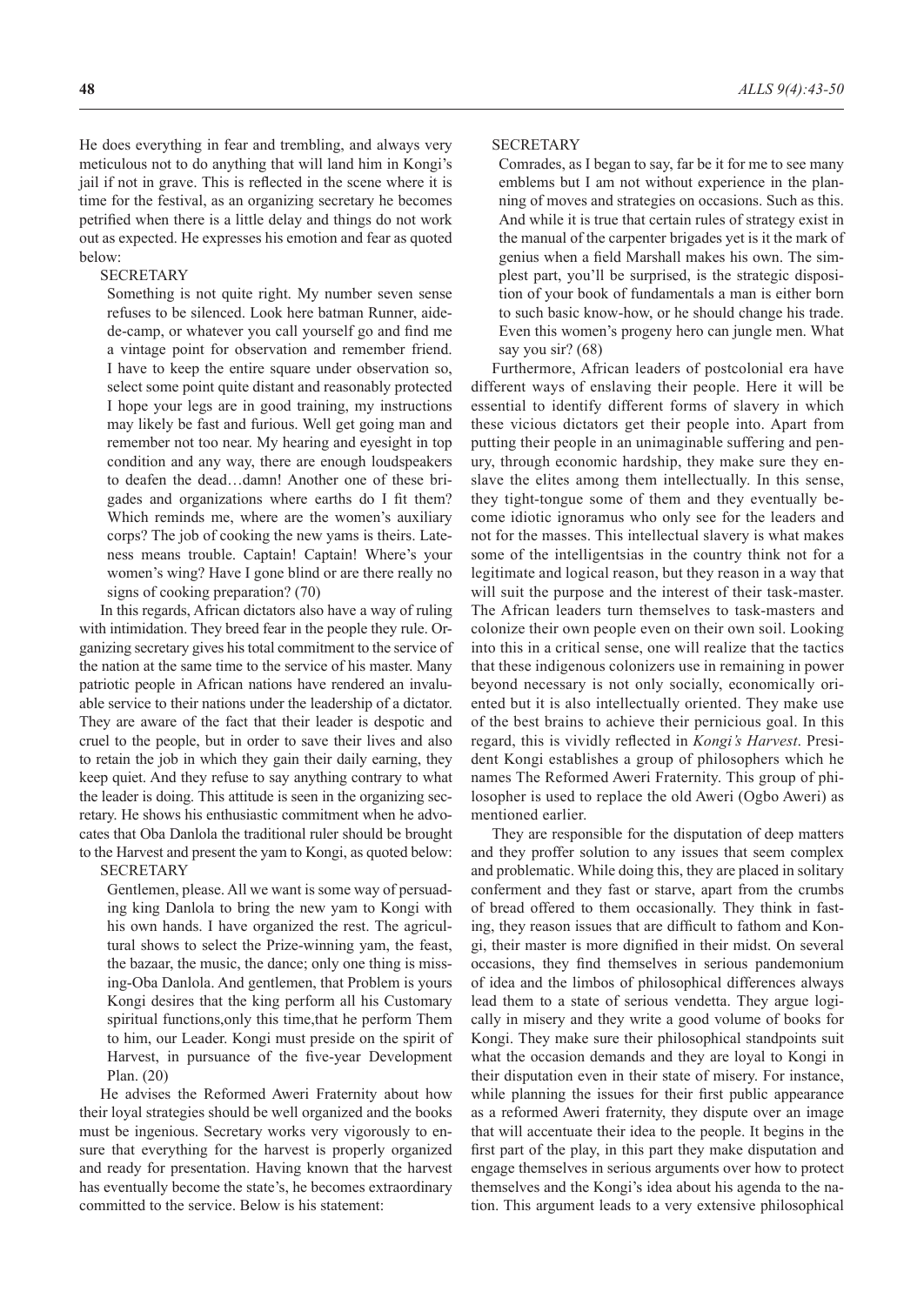discourse. One thing about their disputation is that they don't dispute without logics; as their disputation continues they get new ideas even in the midst of serious chaotic argument: FOURTH AWERI: We need an image. Tomorrow being our first appearance in public, it is essential

that we find an image.

FIFTH: Why?

- THIRD: Why? Is that question necessary?
- FIFTH: It is. Why do we need an image?
- THIRD: Well, if you don't know that…
- FOURTH: He doesn't, so I'll answer the question. Especially as it seems to be staying awake at last.
- FIFTH: Don't sneer. I've heard your snores twist at least this session.
- FOURTH: Kindly return to the theme of this planning session. The problem of an image for ourselves.
- SECOND: Isn't it enough just to go in as Kongi's disciples?
- FOURTH: Magi is more dignified. We hold after the disputation of the wise ones. From the recognition of us as the Magi, it is one step to his inevitable apotheosis.
- SECOND: Kongi is a great strategist. He will not take on too many opponents at once.
- FIFTH: I still not have been told why we need an image.
- THIRD: You are being very obstructive.
- FIFTH: Why do we need an image?
- FIRST: I suggest we pattern ourselves on our predecessors. Oh I do admit were a little old-fashioned, but they had er… a certain style. Yes I think style is the word I want. Style. Yes, I think we could do worse than model ourselves on the old Aweri.
- FIFTH: You mean, speaking in proverbs and ponderous tone rhythms?
- FOURTH: I'm afraid that is out anyway. Kongi will prefer a clean break from the traditional conclave of the so-called wise ones.
- FIRST: They were remote, impersonal-we need these aspects. They breed fear in the common man
- SECOND: The paraphernalia helped too, don't forget that.
- SIXTH: I have no intention of making myself look ridiculous in that outfit.
- FOURTH: Welcome back to the discussion. I take it you know the subject.
- SIXTH: No. Enlighten me.
- FOURTH: The subject is an image for the Reformed Aweri Fraternity of which you are a member in your waking moments
- FIFTH: Why do we need an image?
- THIRD: Will you for Kongi's sake stop repeating that question.
- FIFTH: When will you learn not to speak for Kongi?
- FOURTH: Is this yet another effort to divert this discussion?
- FIFTH: The emphasis of our generation is-youth. Our image therefore should be kind of youthful elders of the state. A conclave of modern patriarchs.
- THIRD: Yes, yes. Nice word patriarch, I'm glad you used it. He has a nice reverent tone about it. Very nice indeed, very nice
- SECOND: I agree. Conjures up quit an idyllic scene.

THIRD: Yes, yes, children handing the patriarch his pipe at evening, crouching at his feet to sip raindrops of wisdom. (1-2)

It is this disputation of ideas the Reformed Aweri Fraternity reasons issue together in order to help Kongi in resolving complex issues. In this case the dictators or the indigenous colonizers in Africa, try as much as possible in their cynic way to enslave the intellectuals in order to get their brains to enslave others more. In this critical sense, it is very pervasive to note that some of the ideal developments that the African tyrants try to explore are not theirs, but the intelligentsias that surround them. They develop new policies that look interesting but with the aim of achieving one goal-to enslave their subjects more. The Kongi's philosophers think and develop ideas for him, including writing his speech. The submission here is that, irrespective of the level of knowledge of the philosophers, yet they are made victims of a voluntary, influenced or forced intellectual slavery. In particular, the harvest issue creates more intellectual headache for them. Kongi is always seen seated in his mountainous cubicle where he is expected to descend to receive the yam at the festival. But unfortunately he receives the greatest shock of his life. James Gibbs highlights that "The play depicts for the outsider what sort of harvest a man reaps if he sits alone on top of a mountain. That is Kongi's situation through the greater part of the play; descends, at its conclusion, to a harvest festival at which he is presented not with expected yam, but with a decapitated human head" (Gibbs, 1980:87).

In this sense, the human head presented to Kongi instead of the expected yam serves as the transition into a new era. The wings of a stubborn tyrant are broken and the public ignominy he receives serves as the retribution to his deliberate cruelty to humanity and violation of traditional taboo. Yam is expected to be harvested but the human head is harvested in return. Oba Danlola is incapacitated and is unable to confront Kongi's recklessness. Mpalive-Hangson Masiska postulates that "Given Kongi's ruthlessness it is remarkable that Oba Danlola stands up to him and refuses to give in to his threat; indeed his attempt for Kongi seems to grow in tandem with Kongi's increasing violence" (Mesiska, 2007: 86).

## **CONCLUSION**

In quest of deep knowledge about the sardonic cause of indigenous colonization by the African native leaders and the insidious consequences of this pernicious and primitive act of human-beast; this study greatly explored the criticality of African fate under the watchful eyes to the tyrants. The study basically emphasized on the indigenous colonization through the draconian system and personal whim. The findings of the study revealed that African tyrants were people who lacked human feelings for their fellow Africans in order to stay longer in power. In Kongi's Harvest, tyranny was highly displayed in its real sense, and the rule of force rather than the rule of law was given pre-eminence as explored by the author. The desecration of old order and the intrusion into the secrecy of traditional establishment and cultural potency was vividly examined in the text. While going through all these, and giving it both intellectual and cultural interpre